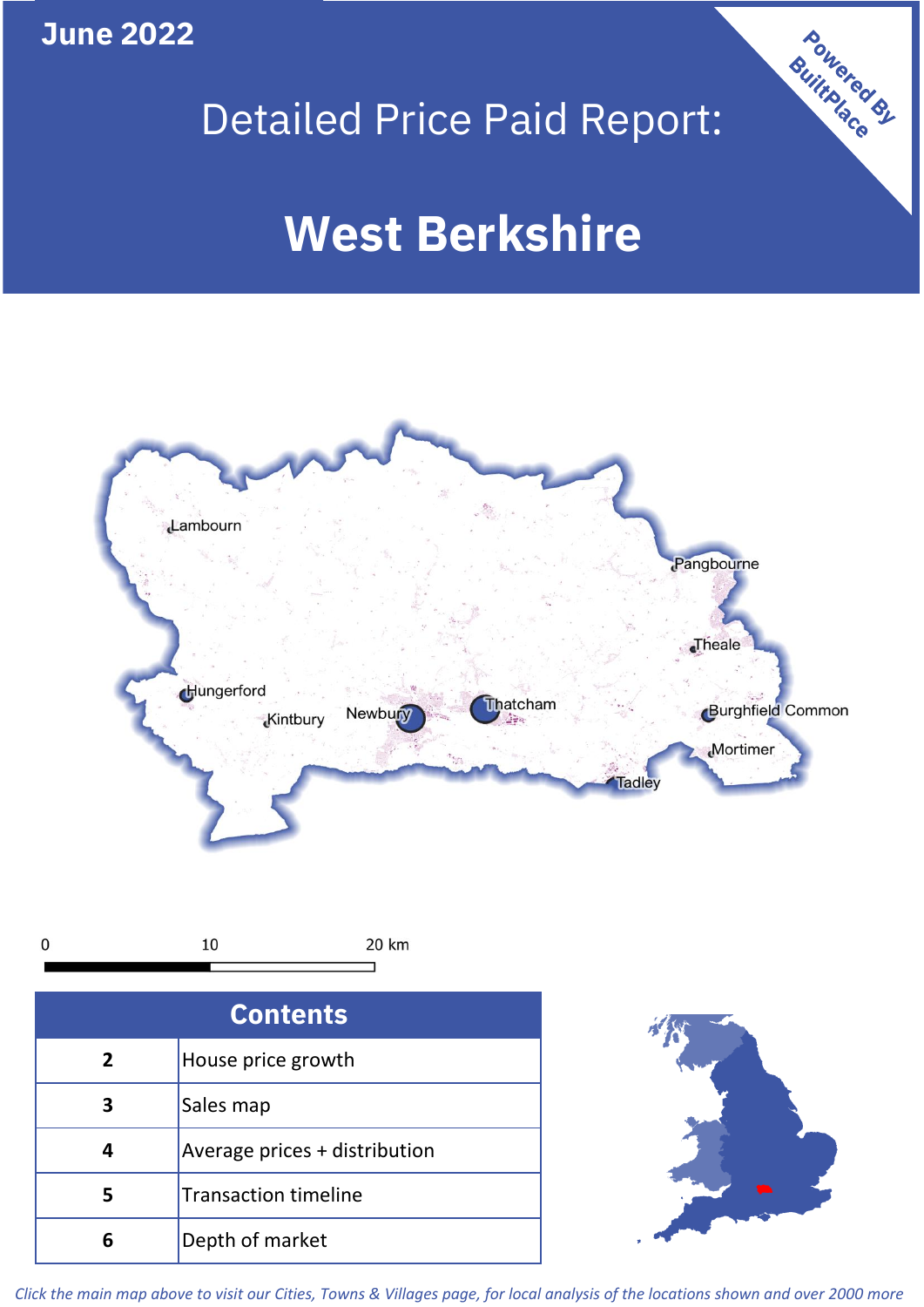## **Headline Data**

|                     | <b>Current level</b> | 3 month  | <b>Annual</b> | 5 year | 10 year |
|---------------------|----------------------|----------|---------------|--------|---------|
| <b>House prices</b> | £405,684             | 1.4%     | 10.9%         | 16.8%  | 61.8%   |
| <b>Transactions</b> | 2,545                | $-12.0%$ | 24.1%         | 7.2%   | 20.4%   |

## **House Price Growth (April 2022 data)**

#### *Annual Change in House Prices*



House prices in West Berkshire grew by 10.9% in the 12 months to April 2022 (based on 3-month smoothed data). By comparison national house prices grew by 10.7% and prices in the South East grew by 11.5% over the same period.

West Berkshire house prices are now 53.1% above their previous peak in 2007, compared to +60.7% for the South East and +52.9% across England.



#### *Year-To-Date Change in House Prices, December to April*

Local prices have grown by 1.7% in 2022 so far, compared to a fall of 0.3% over the same period last year.

#### *Source: OS OpenData; UK House Price Index (Contains HM Land Registry data © Crown copyright)*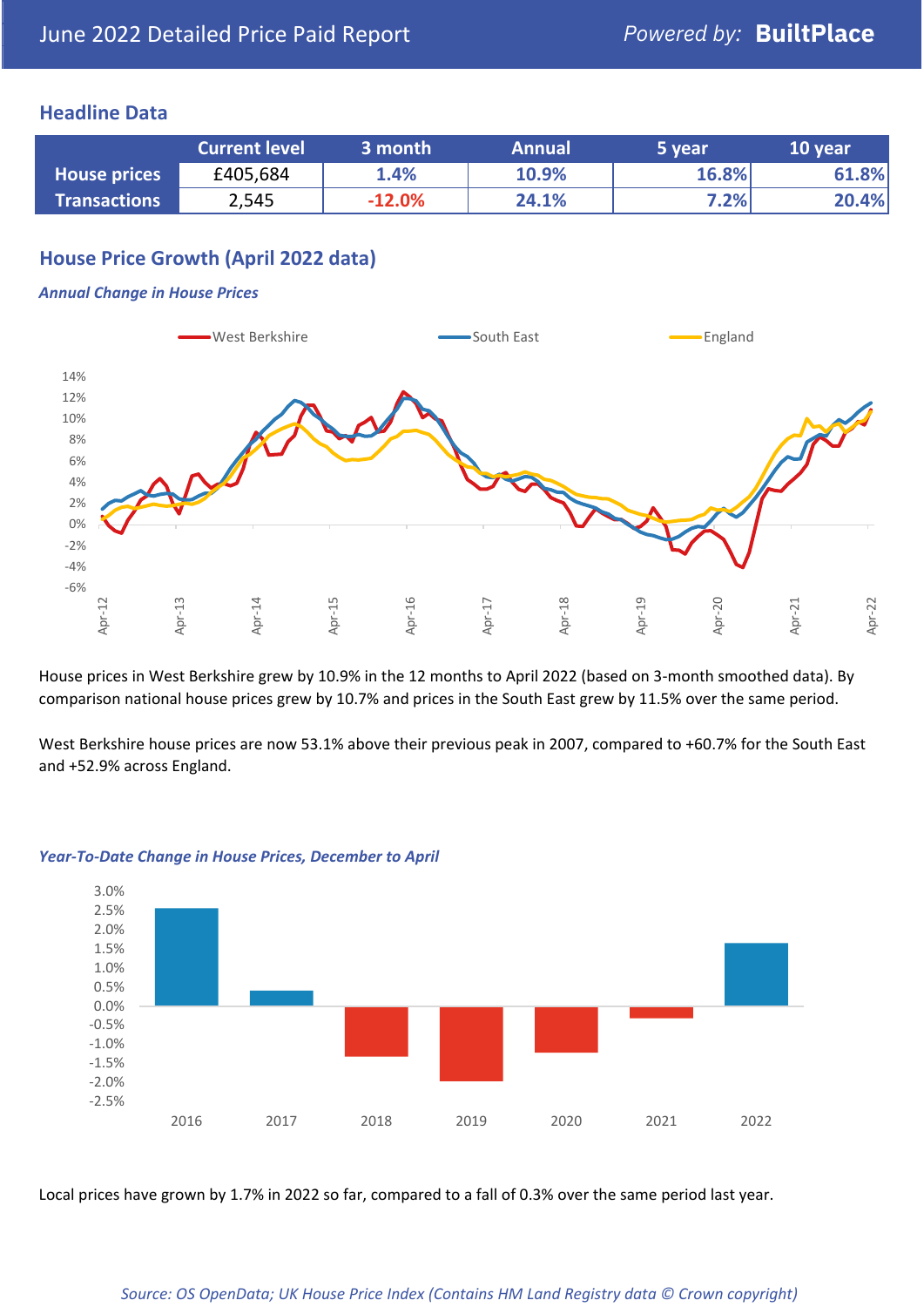# **House Price Map**

## *12 months to April 2022*



*Each point is one postcode, coloured by the average value relative to all sales in this local authority (price bands are LA-specific quintiles).*

# **Map Key**

| Min      | <b>Max</b> |                            |
|----------|------------|----------------------------|
| Up to    | £252,000   | 1st quintile / lowest 20%  |
| £252,000 | £324,000   | 2nd quintile               |
| £324,000 | £398,000   | 3rd quintile               |
| £398,000 | £541,000   | 4th quintile               |
| £541,000 | and over   | 5th quintile / highest 20% |

*Source: OS OpenData; UK House Price Index (Contains HM Land Registry data © Crown copyright)*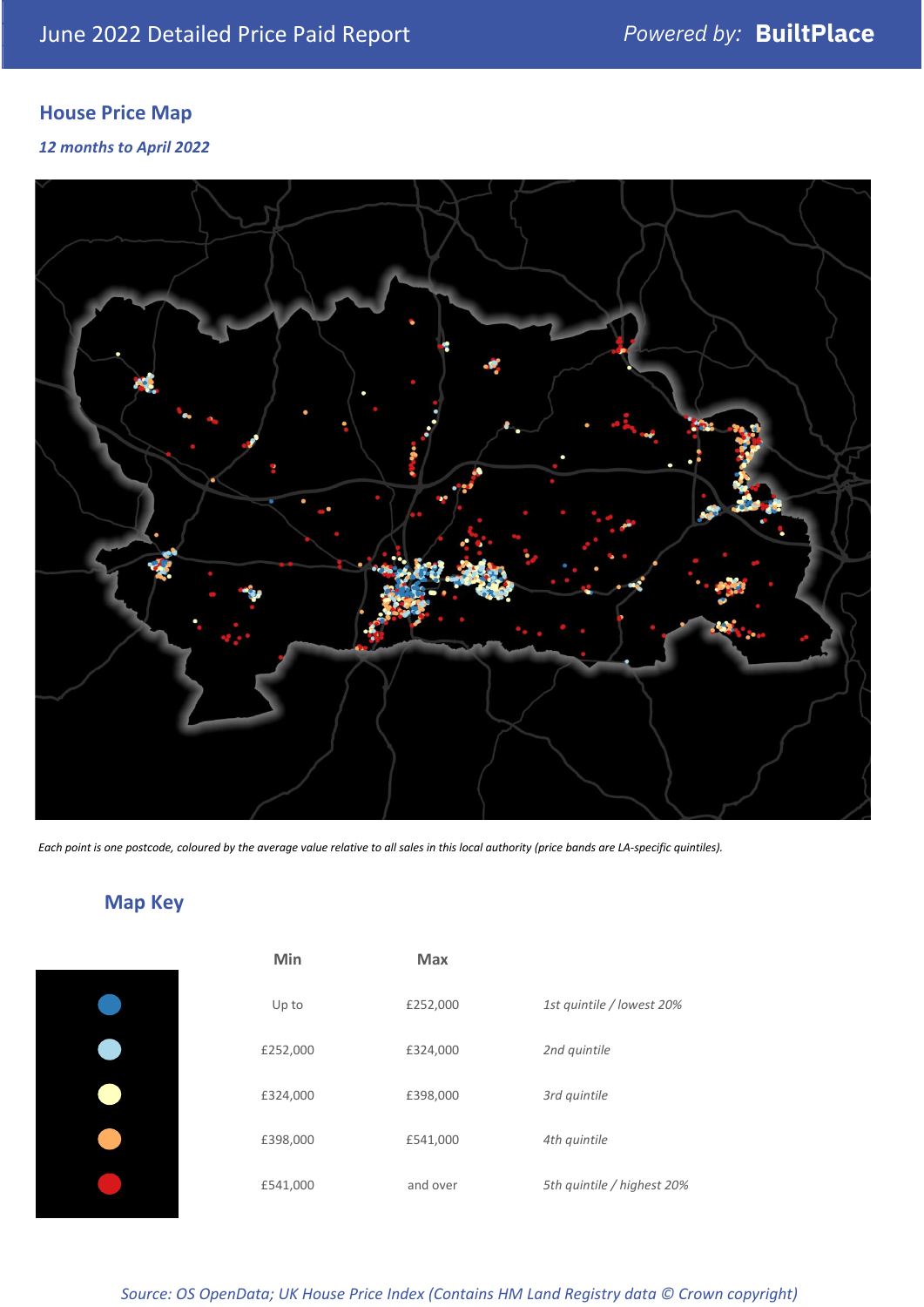# **Average House Price by Property Type**

## *12 months to April 2022*



|                 | <b>New</b> | <b>Second hand</b> |  |  |
|-----------------|------------|--------------------|--|--|
| <b>Flat</b>     | £272,975   | £238,925           |  |  |
| <b>Terraced</b> | £462,000   | £319,715           |  |  |
| Semi-detached   | £501,000   | £389,166           |  |  |
| <b>Detached</b> | £665,000   | £660,753           |  |  |

## **House Price Distribution by Year**

*All properties, by price band and calendar year (2020 = year to date)*

|                    | 1997 | 2002 | 2007 | 2012 | 2017 | 2019 | 2020 |
|--------------------|------|------|------|------|------|------|------|
| <b>Under £100k</b> | 62%  | 7%   | 2%   | 2%   | 1%   | 0%   | 0%   |
| £100-200k          | 32%  | 56%  | 29%  | 28%  | 9%   | 9%   | 11%  |
| E200-300k          | 5%   | 23%  | 38%  | 37%  | 29%  | 23%  | 20%  |
| £300-400k          | 1%   | 8%   | 15%  | 16%  | 29%  | 27%  | 33%  |
| £400-500k          | 0%   | 4%   | 8%   | 8%   | 13%  | 16%  | 16%  |
| £500k-1m           | 0%   | 3%   | 7%   | 9%   | 17%  | 22%  | 17%  |
| £1-2m              | 0%   | 0%   | 1%   | 1%   | 2%   | 3%   | 2%   |
| <b>Over £2m</b>    | 0%   | 0%   | 0%   | 0%   | 0%   | 0%   | 1%   |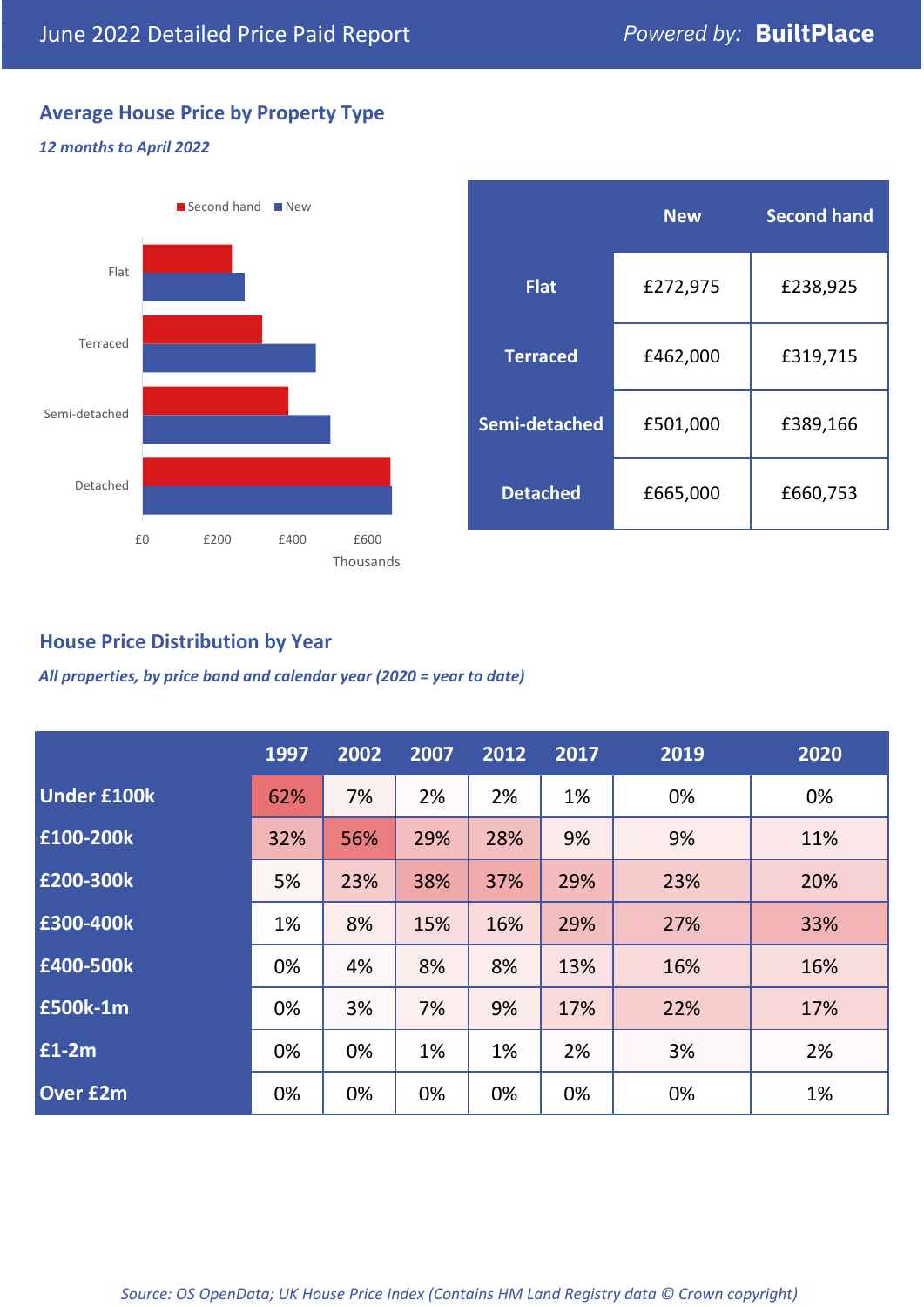## **Transactions (February 2022 data)**

*Annual Transactions, Indexed (2001-05 average = 100)*



There were 2,545 transactions in West Berkshire during the 12 months to February 2022. This is 73% of the average from 2001-05 and suggests activity is below pre-downturn levels.

Transactions in West Berkshire have fallen by 14.1% since 2014, compared to changes of -9.9% for South East and -7.7% for England.



#### *Cash and New Build Sales as % of Total, by Year*

*Note: The data on this page EXCLUDES transactions identified as transfers under a power of sale/repossessions, buy-to-lets (where they can be identified by a mortgage), and transfers to non-private individuals - i.e. it comprises only Land Registry 'A' data.*